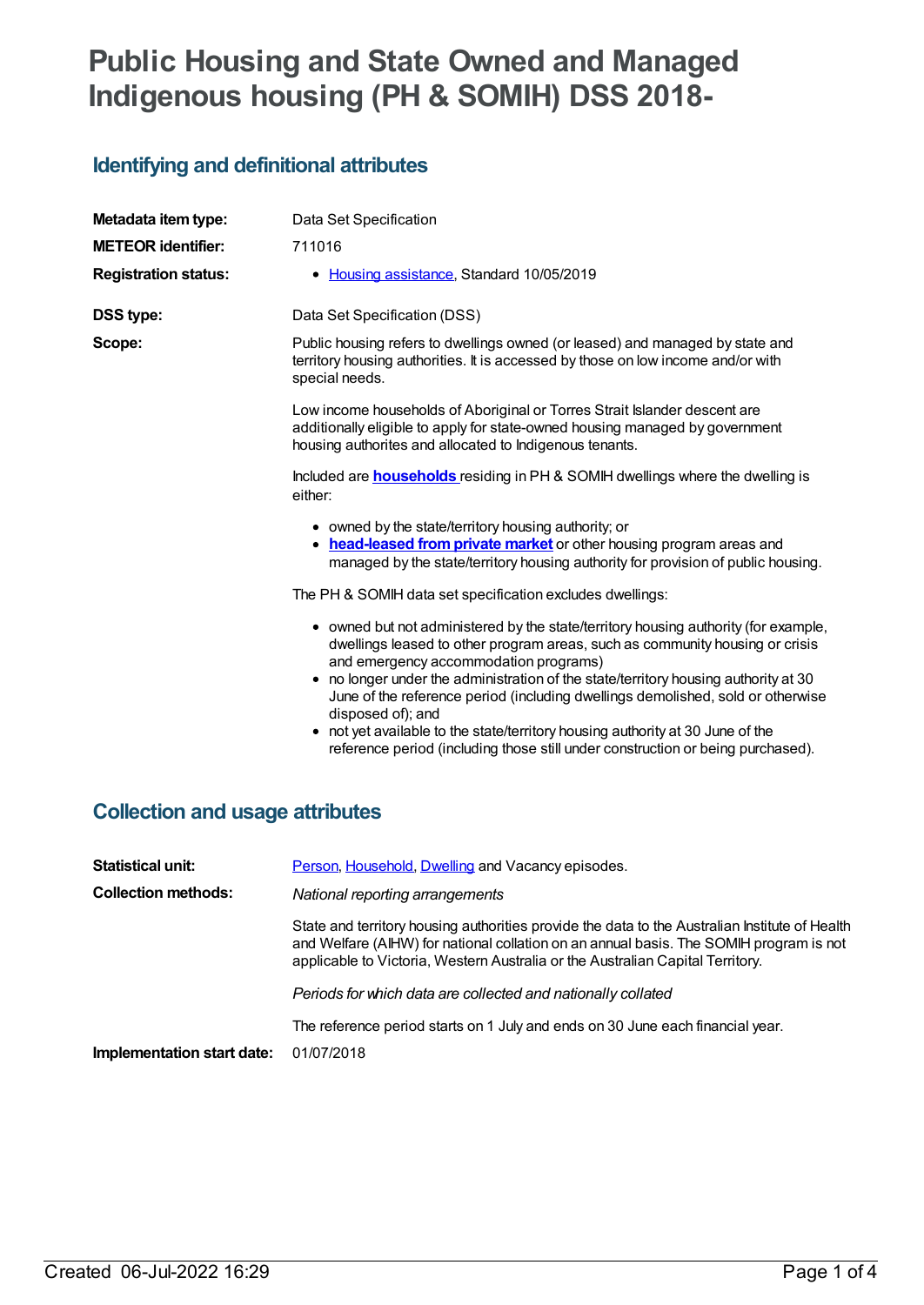**Comments:** Refer to the collection period of the data set to determine the reference year for this data set specification. *Glossary items* Glossary terms that are relevant to this data set specification include: **[Boarding](https://meteor.aihw.gov.au/content/327408) house building [Boarding](https://meteor.aihw.gov.au/content/327410) house room Canadian National [Occupancy](https://meteor.aihw.gov.au/content/386254) Standard [Boarding](https://meteor.aihw.gov.au/content/327412) house unit [Dependant](https://meteor.aihw.gov.au/content/327458) [Disability](https://meteor.aihw.gov.au/content/327304) [Family](https://meteor.aihw.gov.au/content/351499) [Geographic](https://meteor.aihw.gov.au/content/327306) indicator [Greatest](https://meteor.aihw.gov.au/content/494368) need Head-leased dwelling [\(government\)](https://meteor.aihw.gov.au/content/327318) [Head-leased](https://meteor.aihw.gov.au/content/639150) dwelling (private) [Homeless](https://meteor.aihw.gov.au/content/327244) [Household](https://meteor.aihw.gov.au/content/465183) Tenancy [composition](https://meteor.aihw.gov.au/content/327444) [Unincorporated](https://meteor.aihw.gov.au/content/327462) business Source and reference attributes**

| <b>Submitting organisation:</b> | Australian Institute of Health and Welfare                                                                                                                                                                                                                                                    |
|---------------------------------|-----------------------------------------------------------------------------------------------------------------------------------------------------------------------------------------------------------------------------------------------------------------------------------------------|
| Origin:                         | Australian Institute of Health and Welfare (AIHW) 2014. Public rental housing and state<br>owned and managed Indigenous housing data collection, processing and data manuals.<br>Canberra: AIHW.                                                                                              |
| Reference documents:            | Council on Federal Financial Relations 2018. Intergovernmental Agreement on Federal<br>Financial Relations: National Housing and Homelessness Agreement. Canberra: COAG.<br>Viewed 18 March 2019,<br>http://www.federalfinancialrelations.gov.au/content/housing homelessness agreement.aspx. |
| <b>Relational attributes</b>    |                                                                                                                                                                                                                                                                                               |

| <b>Related metadata</b><br>references: | Supersedes Public rental housing DSS 2017-18                              |
|----------------------------------------|---------------------------------------------------------------------------|
|                                        | • Housing assistance, Superseded 10/05/2019                               |
|                                        | Supersedes State owned and managed Indigenous housing (SOMIH) DSS 2017-18 |
|                                        | • Housing assistance, Superseded 05/05/2019                               |

## **Metadata items in this Data Set Specification** Show more detail

| Sea<br>No. | Metadata item                                                                    | <b>Obligation Max</b> | <b>OCCULS</b> |
|------------|----------------------------------------------------------------------------------|-----------------------|---------------|
|            | Address-Australian postcode, Australian postcode code (Postcode datafile) {NNNN} | Mandatorv             |               |
|            | Created 06-Jul-2022 16:29                                                        |                       | Page 2 of 4   |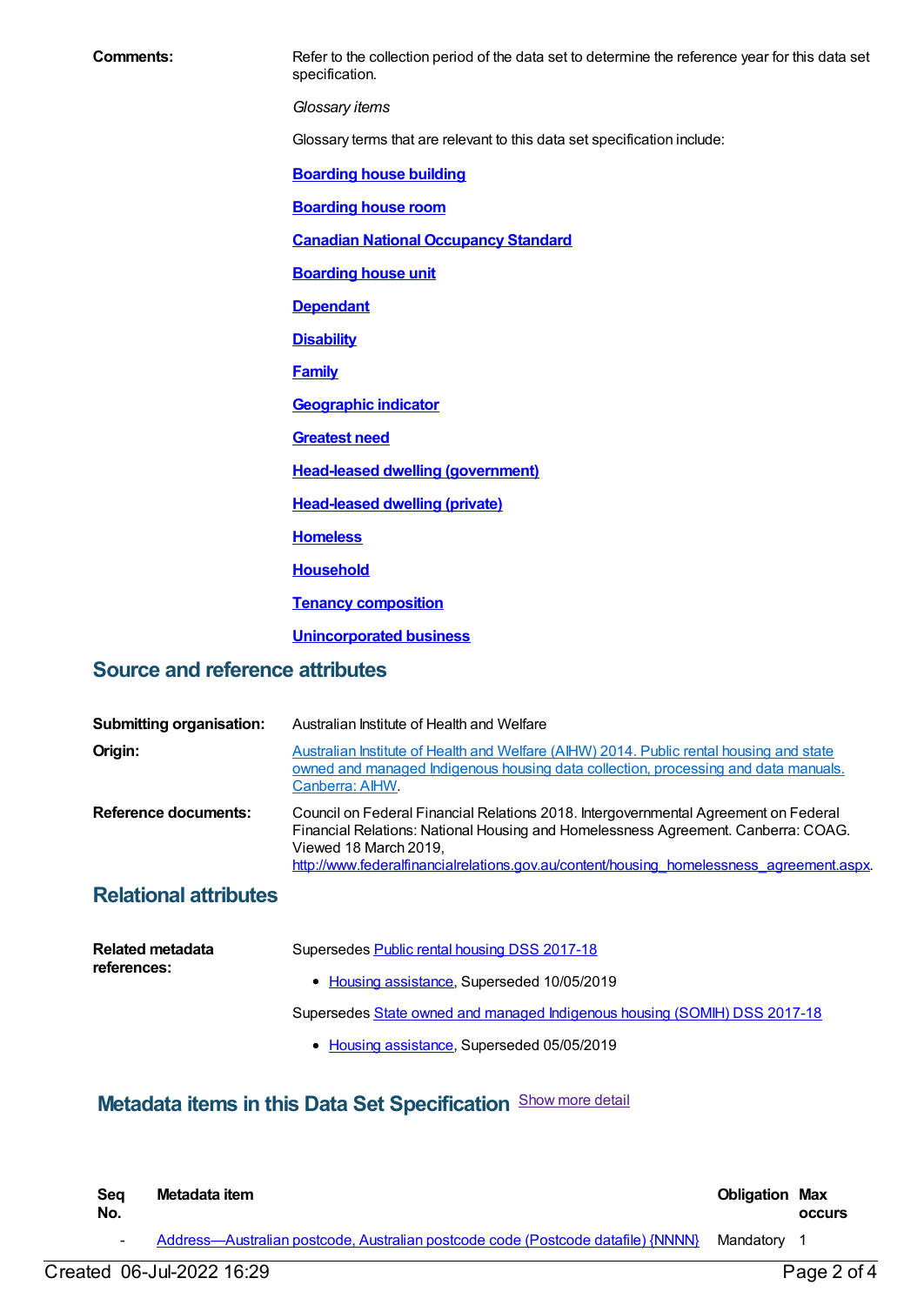| Address-suburb/town/locality name, text X[X(45)]                                           | Mandatory   | -1                         |
|--------------------------------------------------------------------------------------------|-------------|----------------------------|
| Date-accuracy indicator, code AAA                                                          | Mandatory   | $\overline{1}$             |
| Dwelling-Australian state/territory identifier, code N                                     | Mandatory   | - 6                        |
| Dwelling-household occupancy indicator, yes/no code N                                      | Mandatory   | $\overline{1}$             |
| Dwelling—housing program type, (public rental housing/SOMIH) code N                        | Mandatory   | - 6                        |
| Dwelling-major redevelopment indicator, yes/no code N                                      | Mandatory   | $\overline{1}$             |
| Dwelling-number of bedrooms, total N[NN]                                                   | Mandatory   | $\overline{1}$             |
| Dwelling-number of days vacant, total N[NNN]                                               | Mandatory   | $\mathbf{1}$               |
| Dwelling-number of occupants, total N[N]                                                   | Mandatory   | $\overline{1}$             |
| Dwelling-structure type, code N[N]                                                         | Mandatory   | $\overline{1}$             |
| Dwelling-tenantability indicator, yes/no code N                                            | Mandatory   | $\overline{1}$             |
| Dwelling-vacancy end date, DDMMYYYY                                                        | Mandatory   | $\overline{1}$             |
| Dwelling-vacancy reason, code N.N                                                          | Mandatory   | $\overline{1}$             |
| Dwelling-vacancy start date, DDMMYYYY                                                      | Mandatory   | $\overline{1}$             |
| Dwelling—weekly market rent value, total Australian currency NJNNNNNJ.NN                   | Mandatory   | $\overline{\phantom{a}}$   |
| Household-application allocation indicator, yes/no code N                                  | Mandatory   | $\overline{1}$             |
| Household-application date, DDMMYYYY                                                       | Mandatory 2 |                            |
| Household-application type, housing assistance code N                                      | Mandatory   | $\overline{1}$             |
| Household-assessable weekly income, total Australian currency N[NNNNN].NN                  | Mandatory   | $\overline{1}$             |
| Household-Commonwealth Rent Assistance amount, total Australian currency<br>N[NNNNN].NN    | Mandatory   | $\overline{1}$             |
| Household-Commonwealth Rent Assistance income inclusion indicator, yes/no code<br><u>N</u> | Mandatory   | $\overline{1}$             |
| Household-Commonwealth Rent Assistance rent inclusion indicator, yes/no code N             | Mandatory   | $\overline{1}$             |
| Household-disability status, yes/no code N                                                 | Mandatory   | $\overline{1}$             |
| Household-greatest need date, DDMMYYYY                                                     | Mandatory   | $\overline{\phantom{2}}$   |
| Household-greatest need indicator, yes/no code N                                           | Mandatory 2 |                            |
| Household-greatest need reason, code N                                                     | Mandatory   | $\mathbf{2}$               |
| Household-gross weekly income, total Australian currency N[NNNNN].NN                       | Mandatory   | $\overline{1}$             |
| Household-Indigenous status, yes/no code N                                                 | Mandatory   | $\overline{1}$             |
| Household-new allocation status (financial year), code N                                   | Mandatory   | $\overline{1}$             |
| Household-rebated rent status, code N                                                      | Mandatory   | $\overline{1}$             |
| Household-transfer status (financial year), yes/no code N                                  | Mandatory   | $\overline{1}$             |
| Household-weekly rebate amount, total Australian currency NJNNNNNJ.NN                      | Mandatory   | $\overline{1}$             |
| Household—weekly rent charged, total Australian currency N[NNNNN].NN                       | Mandatory   | $\overline{1}$             |
| Income unit-income unit identifier, X[X(14)]                                               | Mandatory   | $\overline{\phantom{0}}^2$ |
| Income unit-relationship to household reference person, code N                             | Mandatory   | $\overline{1}$             |
| Person-assessable income (weekly), total Australian currency N[NNNNN].NN                   | Mandatory   | $\overline{1}$             |
| Person-date of birth, DDMMYYYY                                                             | Mandatory   | $\overline{1}$             |
| Person-date of leaving household, DDMMYYYY                                                 | Mandatory   | $\overline{1}$             |
| Person-disability status, yes/no/not stated/inadequately described code N                  | Mandatory   | $\overline{1}$             |
| Person-gross weekly income, total Australian currency N[NNNNN].NN                          | Mandatory   | $\overline{1}$             |
| Person-household single/couple status, relationship in household code N                    | Mandatory   | $\overline{1}$             |
| Person-Indigenous status, code N                                                           | Mandatory   | $\overline{1}$             |
| Person-letters of family name, text XXX                                                    | Mandatory   | $\overline{1}$             |
| Person-letters of given name, text XX                                                      | Mandatory 1 |                            |